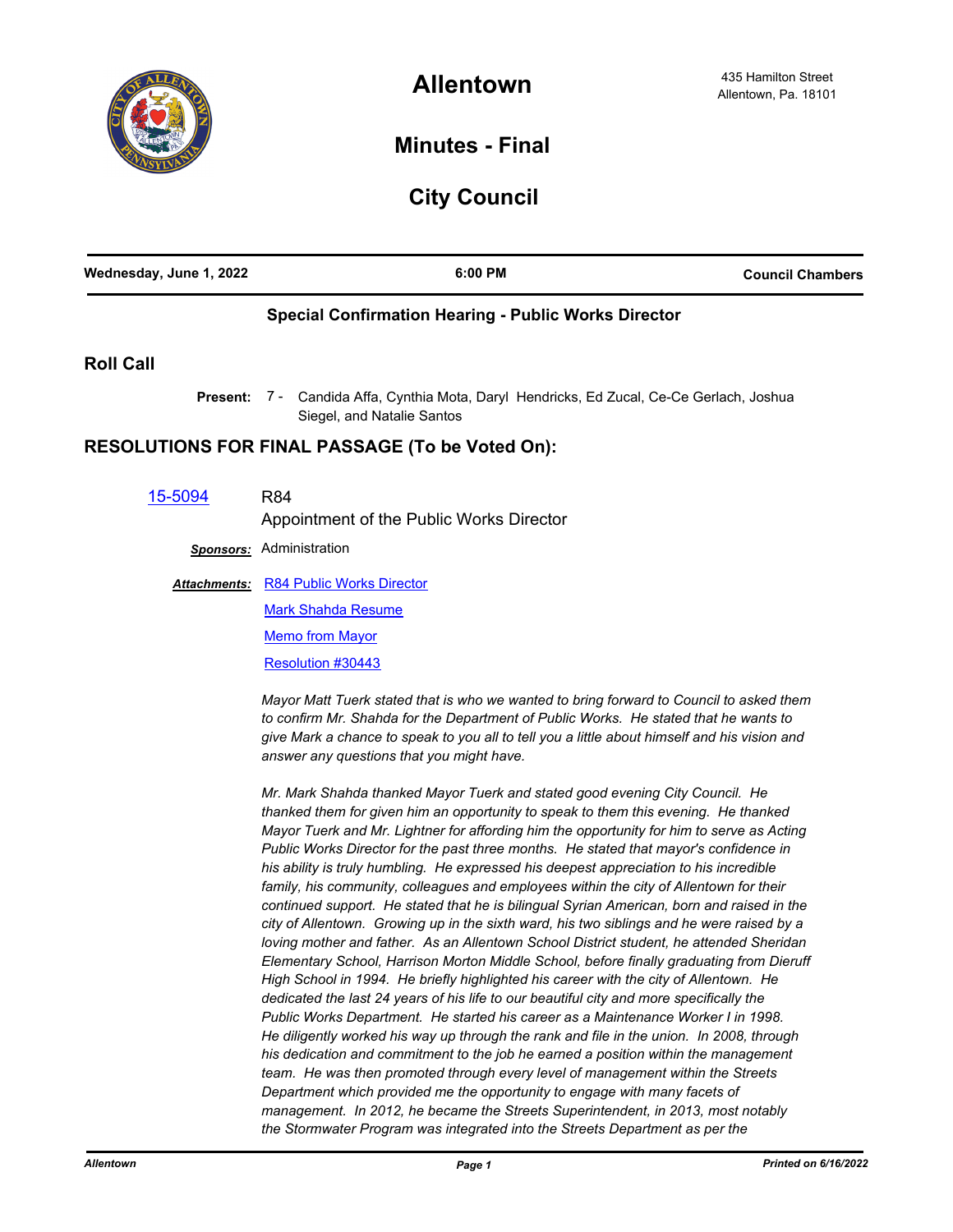*Concession Lease Agreement with LCA. During the transitional period, his team and him were able to successfully integrate and unify a new program with 20 new employees into the Streets Department. They established key internal functions and outlined scope of positions for the newly created program. In 2019, he became the Director of Public Works and as you can see from the Confirmation memo, he had an opportunity to learn more in-depth about the Public Works Department and this evening he is truly honored and enthusiastic to step into the role of Director. He looks forward to leading and working side by side with our talented managers and more importantly our hardworking employees.*

*Mr. Ed Zucal stated that he would just like to say that there is no question in his mind that he is the best person for the job. As long as he has known him he has been a standup guy and always has taken your job seriously. He is very honored to be able to vote yes.*

*Mr. Daryl Hendricks stated that he has known Mark Shahda since he has been on the job here. He stated that he has been with the city for almost 45 years. He always found him to be responsible, competent, and has always conducted himself in a professional manner. He stated that many times that he has reached out to him for information or things that needed to get done and he was always spot on and very confident about them and they will get done. He stated that he had a pothole in front of his house and sent Mr. Shahda an email on a Sunday night and on Monday morning a crew was there taking care of it. No matter what it is. Just today, he had to get in touch with him. One of the signs were knocked down at one of our high schools. That was at 2:00 o'clock. Tonight, he advised me that it is taken care of and replaced. That is the kind of leadership and professionalism he has been all the time that he has known him. He hoped that and is pleased that he is the final product as you are. He stated that he is very pleased. He certainly encouraged his colleagues to vote for him also.*

*Mr. Joshua Siegel congratulated Mr. Shahda and stated that he intends to vote for him. He commended the administration for selecting a lifelong Allentonian, born and bread here. Educated here in the city. You are on the eastside as well which is nice.*

*Mayor Matt Tuerk stated that if he could add to that, the administration made a commitment to diversity in the cabinet. That is to geographical diversity. He is very proud that his cabinet has an eastsider, born and bread eastside in Vicky Kistler, we are going to add someone from the wards in Mark Shahda, and our Chief Roca is from the southside. We have people working in our cabinet representing all geographic aspects of our city. He added that they have been very proud of their ethnic diversity that is present in our city by cabinet. We have two African Americans members of the cabinet. He have two members of the cabinet that have Latino heritage. We are proud and he does not know if this is the case, maybe one of our Council historians can confirm that. He believes that this is the first Syrian American member of the City of Allentown cabinet which is a tremendous accomplishment for a community that is so important to this city's history. You are right to point out the Mark is a born and bread Allentonian and is somebody that came from the wards and represents a truly importance of our city's population.*

*Mr. Joshua Siegel thanked the mayor for stealing some of his thunder. He stated that he wanted to point some of that out, but the mayor said it very studiously. He stated that he is glad to see the Syrian community in Allentown has somebody that they could look into, who came from the ranks and helping out in the summer in the parks and worked their way to the top of the cabinet. That is an inspiration. It is a testament of what the city can be for so many of our residents. It is an opportunity to grow our own and provide*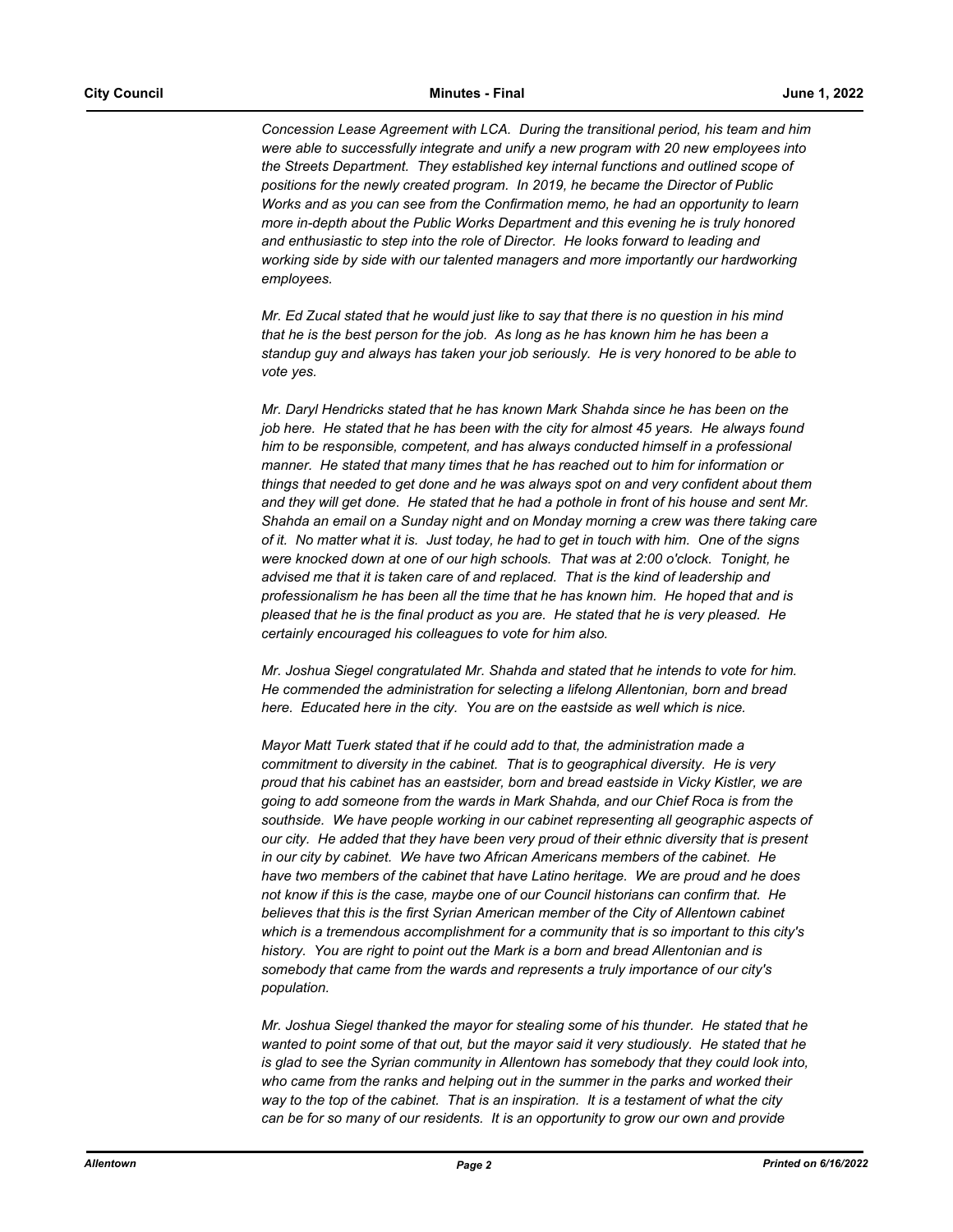family sustaining jobs to our residents, good benefits and an opportunity for professional *advancement, help people fulfill their passion and public service. he stated that he hopes that they can work with Council and the administration to make that a model of the department and throughout the city. It affords us an opportunity. He stated that he dreams of a day when every person in Allentown can fulfill every job in Allentown. We can be a city that is lead and governed and guided by people who cherish the city and loves the city and live in the city. From a professional standpoint there is not a better pick. The mayor made a good decision and Mr. Shahda has been extraordinarily responsible to him at the time that he reached out and would continue your excellent here in terms of constituent service and making sure the city serves its taxpayers and is responsive and receptive. He stated that he looks forward to working with him on his time on Council. He stated to make sure the city is innovative in the city when it comes to Public Works, in terms of sustainability, how we make our infrastructure cutting edge and new age whether it is our stormwater management and making sure we are prepping for climate change and the effects of change and change in weather patterns and increase in waterfalls. He stated that he knows that they will bring the ingenuity in the spirit of innovation to that. You stated that Mr. Shahda will be hard and dedicated in making sure that we are a topnotch city and cutting edge leading the way. He stated that he definitely looks forward to not only casting his vote for him, but working with him.*

*Mr. Mark Shahda thanked Mr. Siegel and stated likewise.*

*Ms. Cynthia Mota stated well said Mr. Siegel.*

*Ms. Candida Affa congratulated Mr. Shahda. She stated that all of the directors make Council look good. When the residents call and Council calls the directors and it is taken care of immediately. It wasn't her. She stated that has happened many times with Mr. Shahda and Mr. Messinger. She stated that she has to echo Mr. Hendricks comments because they are all very true. You make a phone call and out of all the departments, all the phone calls we get are for Public Works for pothole and sweep. There are so many departments. She stated that she has known Mr. Shahda since she has been on Council and have seen each other at so many meetings with Mr. Messinger. She stated to Mayor Tuerk, good choice and congratulations. She stated that she will be happy to work with him.*

*Mr. Mark Shahda stated likewise. He looks forward to it.*

*Ms. Cynthia Mota stated that she agrees with her fellow Councilmembers. She stated that Mr. Shahda is reliable and very respectable. She stated that someone can county on him all the time. One of the things she liked the most is when he mentioned he went to Harrison Morton and he went to Dieruff. She also went to Harrison Morton and Dieruff. She stated that she is glad that they are picking Allentonians. Ever since she became a Councilmember she has been asking for that. We have to grow our own. Seeing this happen makes her very happy. She stated that her vote will be yes and congratulations.*

*Ms. Ce Ce Gerlach stated that everybody else did. She stated that she does not have a speech planned. She stated congratulations, everything has already been said. She looks forward to working with him.*

*Mr. Mark Shahda stated likewise Ms. Gerlach. Thank you.*

*Ms. Natalie Santos stated that she has not gotten the pleasure to formally meet Mr. Shahda yet, but she is excited to work with him. Congratulations.*